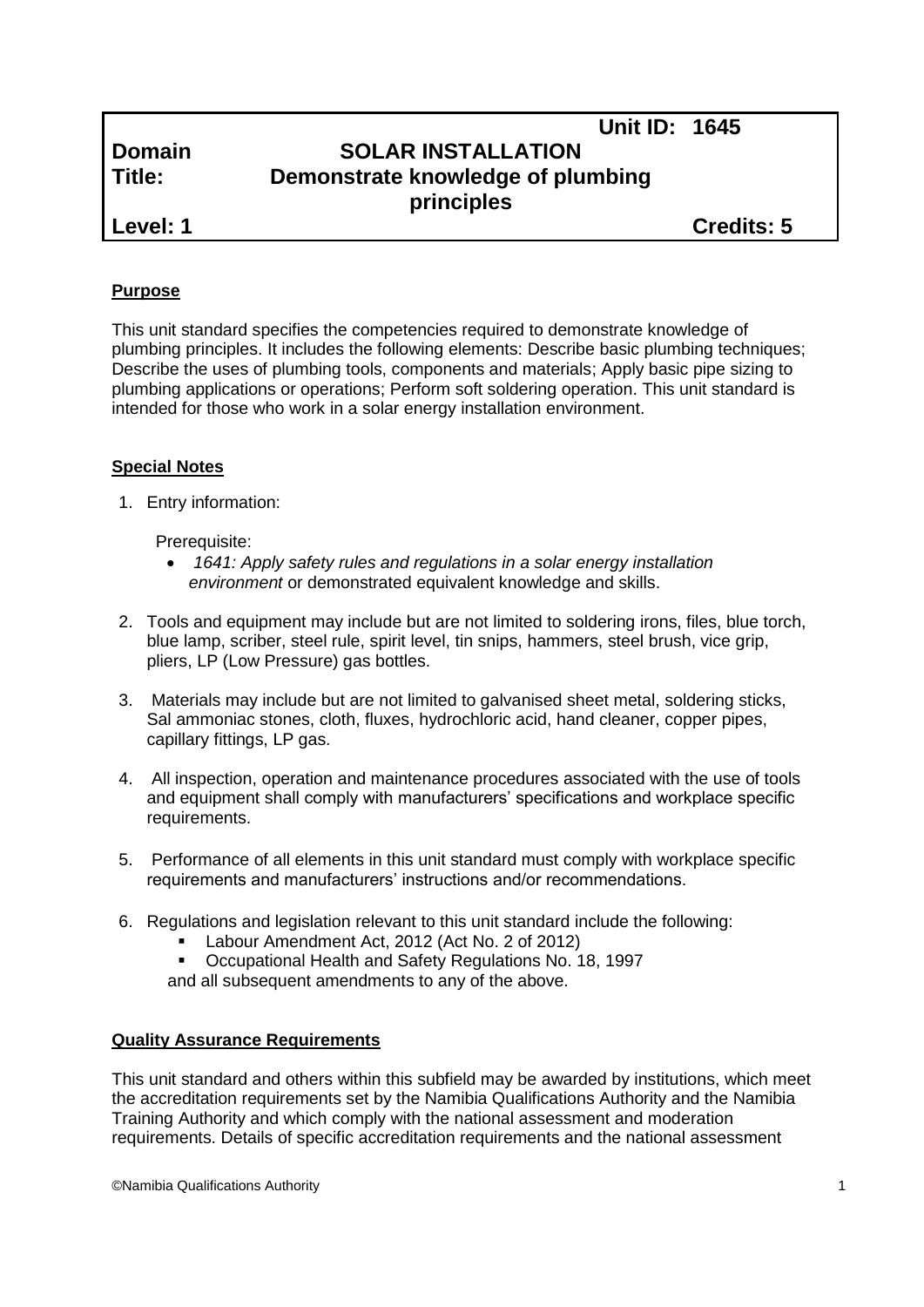arrangements are available from the Namibia Qualifications Authority on [www.namqa.org](http://www.namqa.org/) and the Namibia Training Authority on [www.nta.com.na.](http://www.nta.com.na/)

# **Elements and Performance Criteria**

## **Element 1: Describe basic plumbing techniques**

## **Range:**

Understanding of and the ability to describe basic plumbing techniques includes but is not limited to the fundamental principles of hydraulics, water quality principle, plumbing materials and water pollution.

### **Performance Criteria**

- 1.1 Basic water flow principles are described.
- 1.2 Basic pressure principles are described.
- 1.3 Water quality principles are described.
- 1.4 Basic corrosion of plumbing materials is explained.
- 1.5 Basic pollution prevention principles are described.

### **Element 2: Describe the uses of plumbing tools, components and materials**

### **Range:**

Identification and description of the uses for plumbing tools, components and materials include knowledge about the appearance and functionality of main components.

### **Performance Criteria**

- 2.1 Plumbing tools and equipment are identified and their uses are described.
- 2.2 Plumbing pipe work and related fittings are identified and their uses are explained.
- 2.3 Plumbing sanitary ware fixtures and fittings are identified and their uses are explained.

### **Element 3: Apply basic pipe sizing to plumbing applications or operations**

### **Range:**

The application of basic pipe sizing to plumbing applications or operations includes the knowledge of component properties and sizing.

### **Performance Criteria**

©Namibia Qualifications Authority 2